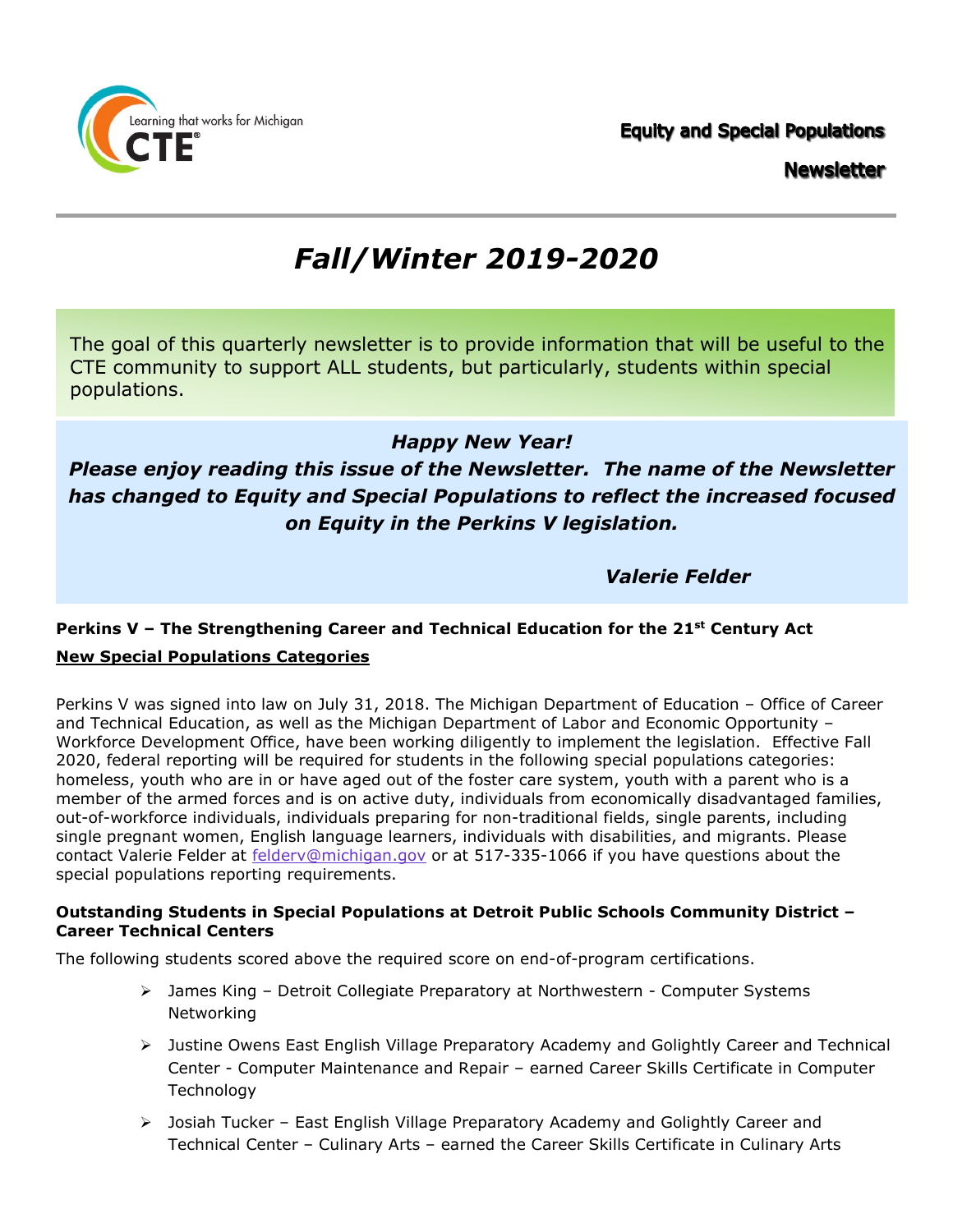# **Equity and Special Populations**

**Newsletter** 

# Page 2 of 5

- $\triangleright$  Fernando Carbajo-Aviles Detroit Collegiate Preparatory at Northwestern- in the HVAC program was a Skills Bronze winner in the HVAC Competition.
- Dalante Rhoden Mumford High School and Randolph Career and Technical Center- Intern for Urban Alliance High School and was acknowledged and received the Outstanding Intern by The Voice of Urban Alliance Newsletter in the April 2019 edition.
- $\triangleright$  Isis Sherman Golightly Career and Technical Center Graphics Communication student was an Intern for Signal Return Letter Press where she expanded her graphic design skills.





### **Submitted by Dora Hudson, Detroit Public Schools Community District**

#### **Martin Ballard – Outstanding High School Teacher, Avondale High School**

Martin Ballard left the business world to teach career and computing skills to teens and he is helping students with special needs get certified in IT fields. Martin Ballard has been recognized by Testout Certification Magazine. Please click on the following links of the September 2018 and October 2019 articles to read about his successes with students:

[Mr. Martin Ballard - Helping Students with Special Needs](http://certmag.com/michigan-educator-helping-students-special-needs-get-certified/) 

#### **[Michigan IT Instructor Left Business to teach Career and Computing Skills to Teens](http://certmag.com/michigan-instructor-left-business-world-behind-teach-career-computing-skills-teens/)**

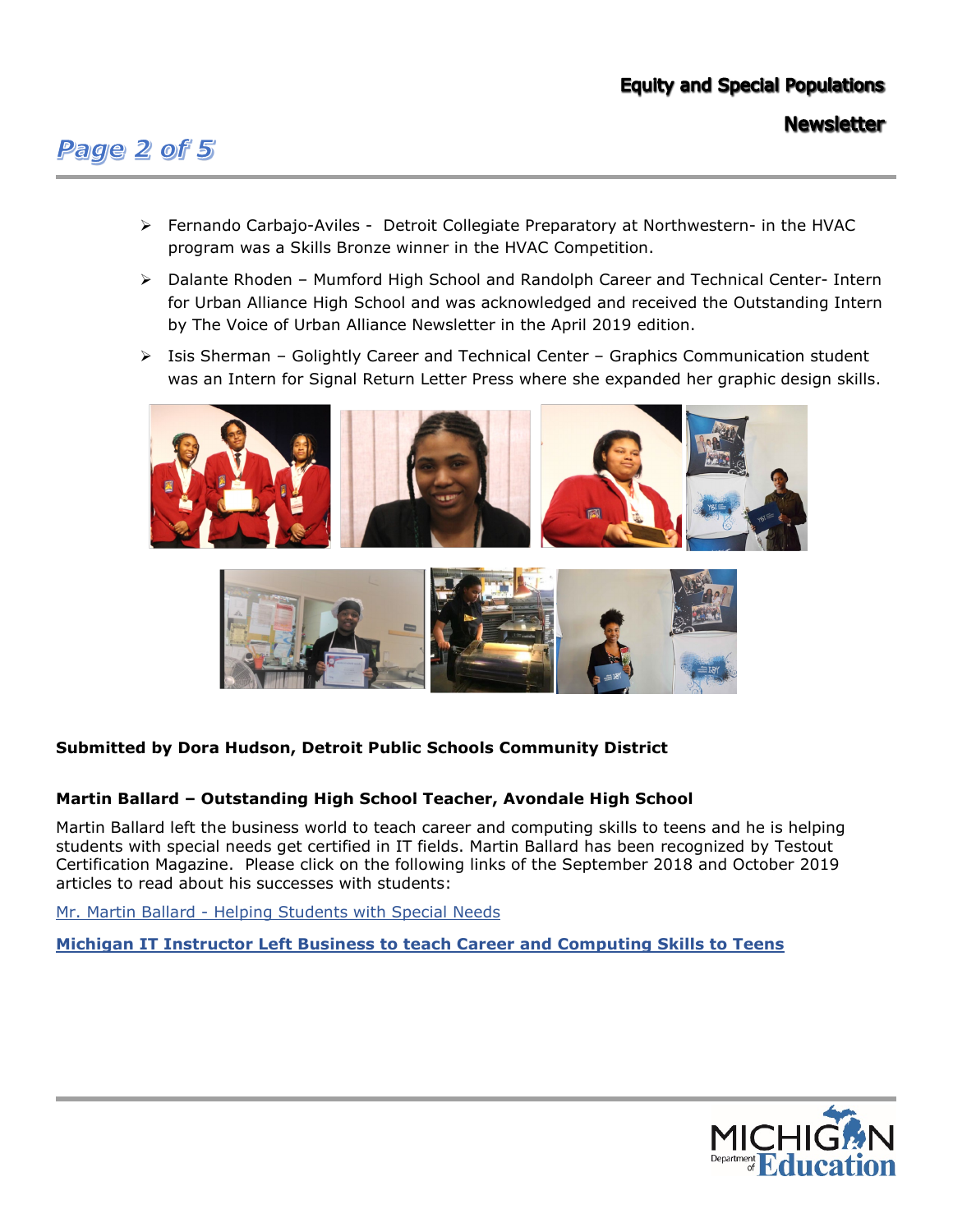# **Equity and Special Populations**

# Page 3 of 5

**Newsletter** 



**Submitted by Valerie Felder, Michigan Department of Education, Office of Career and Technical Education** 

#### **Upcoming Conferences/Nominations**

#### **Breaking Traditions**

The Michigan Department of Education's (MDE) Office of Career and Technical Education (MDE - OCTE) is seeking nominations for outstanding students, who have been successful in a Career and Technical Education (CTE) program area that is nontraditional for their gender, to participate in the statewide annual Breaking Traditions Awards. The Breaking Traditions Award is an excellent opportunity for students in CTE programs, and their schools, to receive recognition and positive publicity. The Breaking Traditions Award provides an avenue to recognize and highlight student achievement in nontraditional career training and to provide role models for other students considering a nontraditional career.

### **The MDE - OCTE is pleased to announce that thanks to the [Michigan Occupational Special](https://gcc01.safelinks.protection.outlook.com/?url=https%3A%2F%2Fmospaonline.org%2F&data=02%7C01%7CFelderV%40michigan.gov%7Cbcf840a2c51b4732822708d792abe75f%7Cd5fb7087377742ad966a892ef47225d1%7C0%7C0%7C637139139508821051&sdata=y2byaIv3kcQp%2F1bHKJPtbDQ7gLfuHtweyo9Yeva6Rc8%3D&reserved=0)  [Populations Association](https://gcc01.safelinks.protection.outlook.com/?url=https%3A%2F%2Fmospaonline.org%2F&data=02%7C01%7CFelderV%40michigan.gov%7Cbcf840a2c51b4732822708d792abe75f%7Cd5fb7087377742ad966a892ef47225d1%7C0%7C0%7C637139139508821051&sdata=y2byaIv3kcQp%2F1bHKJPtbDQ7gLfuHtweyo9Yeva6Rc8%3D&reserved=0) (MOSPA) this years' Excellence winners (one secondary and one postsecondary) will each receive a scholarship in the amount of \$250.00.**

Additionally, this year in partnership with the MDE's Office of Educator Excellence (OEE) the teachers/instructors of winning students will also be highlighted on MDE social media platforms during [Teacher Appreciation Month.](https://gcc01.safelinks.protection.outlook.com/?url=https%3A%2F%2Fwww.michigan.gov%2Fmde%2F0%2C4615%2C7-140-5683_13651-495736--%2C00.html&data=02%7C01%7CFelderV%40michigan.gov%7Cbcf840a2c51b4732822708d792abe75f%7Cd5fb7087377742ad966a892ef47225d1%7C0%7C0%7C637139139508831052&sdata=y11HOQBiSsS0PaLCvs5kCpvtJ9O%2B5mv5bQ%2FU%2B1oGAJQ%3D&reserved=0) Information to be published will include the teacher's/instructor's school, subject taught, and a photo. Details about this exciting opportunity to highlight CTE educators can be located within the application. Any questions can be directed to Jennifer Robel at [robelj@michigan.gov.](mailto:robelj@michigan.gov)

The application is attached and can also be found on the MDE - OCTE website at 2020 Breaking Traditions [Application.](https://www.michigan.gov/mde/0,4615,7-140-2629---,00.html) Instructions for submission can be located within the application.

**The deadline is February 1, 2020.** There will be an awards ceremony in Lansing for Excellence and Merit winners in **May of 2020**. Recognition Certificates will be provided to the nominators of Recognition winners to be presented to the student by the school.

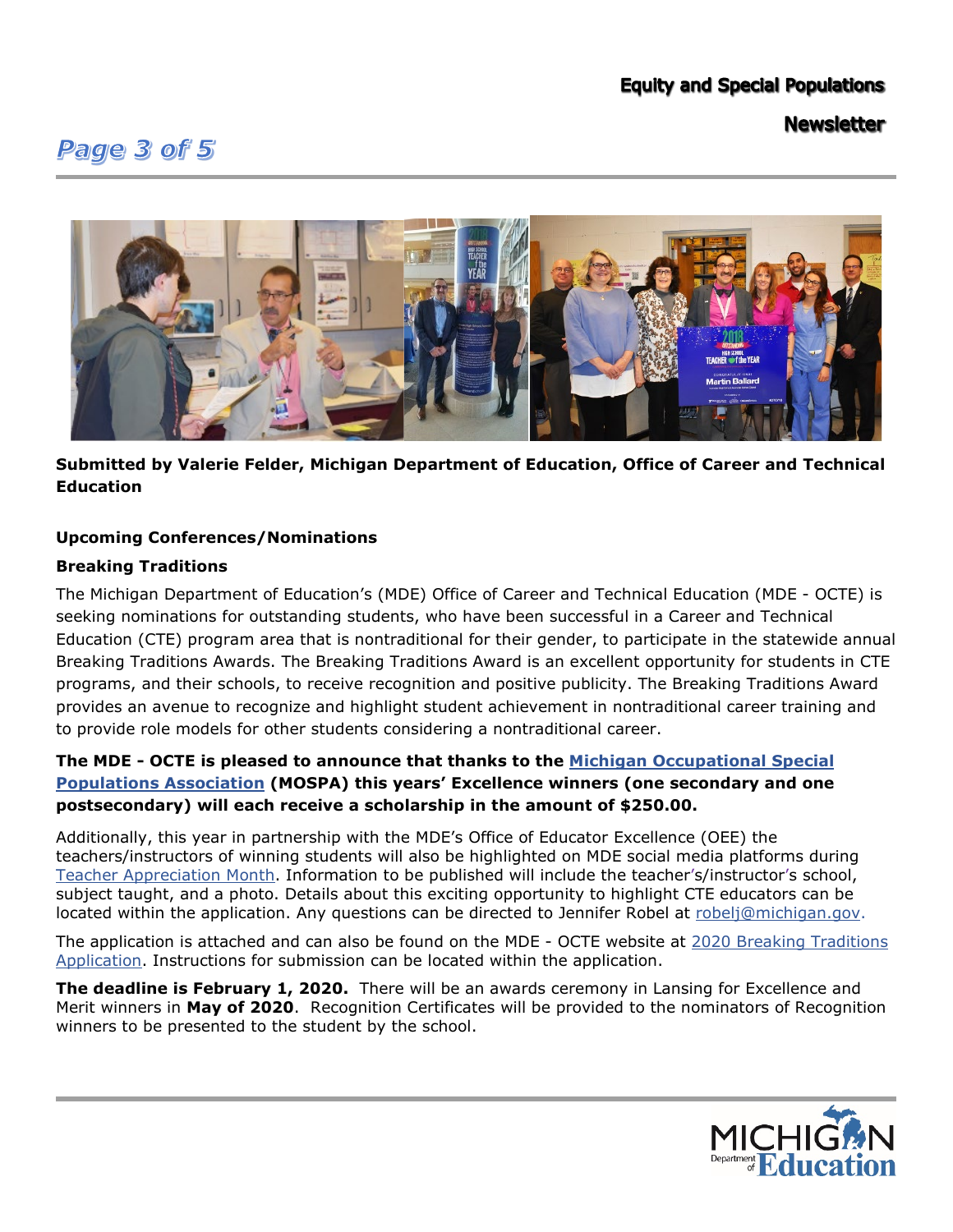## **Equity and Special Populations**

# Page 4 of 5

**Newsletter** 

If you have any questions, please contact Elizabeth Collins at [collinse2@michigan.gov](mailto:collinse2@michigan.gov) or Jackie Martinez at [martinezj9@michigan.gov.](mailto:martinezj9@michigan.gov)

#### **Michigan Transition Services Association Conference (MTSA)**

The Michigan Transition Services Association Conference will be held March 16 – 18, 2020, at Grand Traverse Resort in Acme, MI. Please click on the following link to receive more information: [MTSA](http://www.michigantsa.org/841-2/)  [Conference 2020](http://www.michigantsa.org/841-2/)

#### **Michigan Occupational Special Populations Conference (MOSPA)**



The theme of the MOSPA Conference this year is **MOSPA 2020 VISION: JOS for the Future** which will be held May 6-8, 2020, at Boyne Mountain Spa and Resort in Boyne Falls, MI. Registration will open in February. Please click on the following link for registration information: [https://mospaonline.org/state](https://mospaonline.org/state-conference)[conference.](https://mospaonline.org/state-conference)

The MOSPA board would like to invite you to nominate an outstanding individual, program, or community partner who has gone above and beyond to support Special Populations and/or Occupational Programs/ Career Technical Education. Five award categories are available for nominations and one winner from secondary and one winner from postsecondary will be selected for each category. Nominations submitted between now and the **February 17, 2020,** deadline will be reviewed by the Awards Committee to identify award winners. The nomination form and criteria can be found here: [MOSPA Call for Nominations.](https://mospaonline.org/awards-%26-recognition)

Award winners and nominators will be notified of the committee's selection in March 2020. The recipient and up to two guests will be invited to attend the recognition banquet held at the MOSPA state conference on May 7, 2020, at Boyne Mountain Resort located in Boyne Falls, MI. MOSPA will cover the cost of the meal for each recipient and two guests.

We are currently looking for individuals to work with the Awards Committee. If you or someone you know is interested in working with the committee or learning more, please contact the At-Large Representative, Rosalyn Pollard, at (734) 419-2190 or pollardr@wwcsd.net. Thank you for your time and consideration!